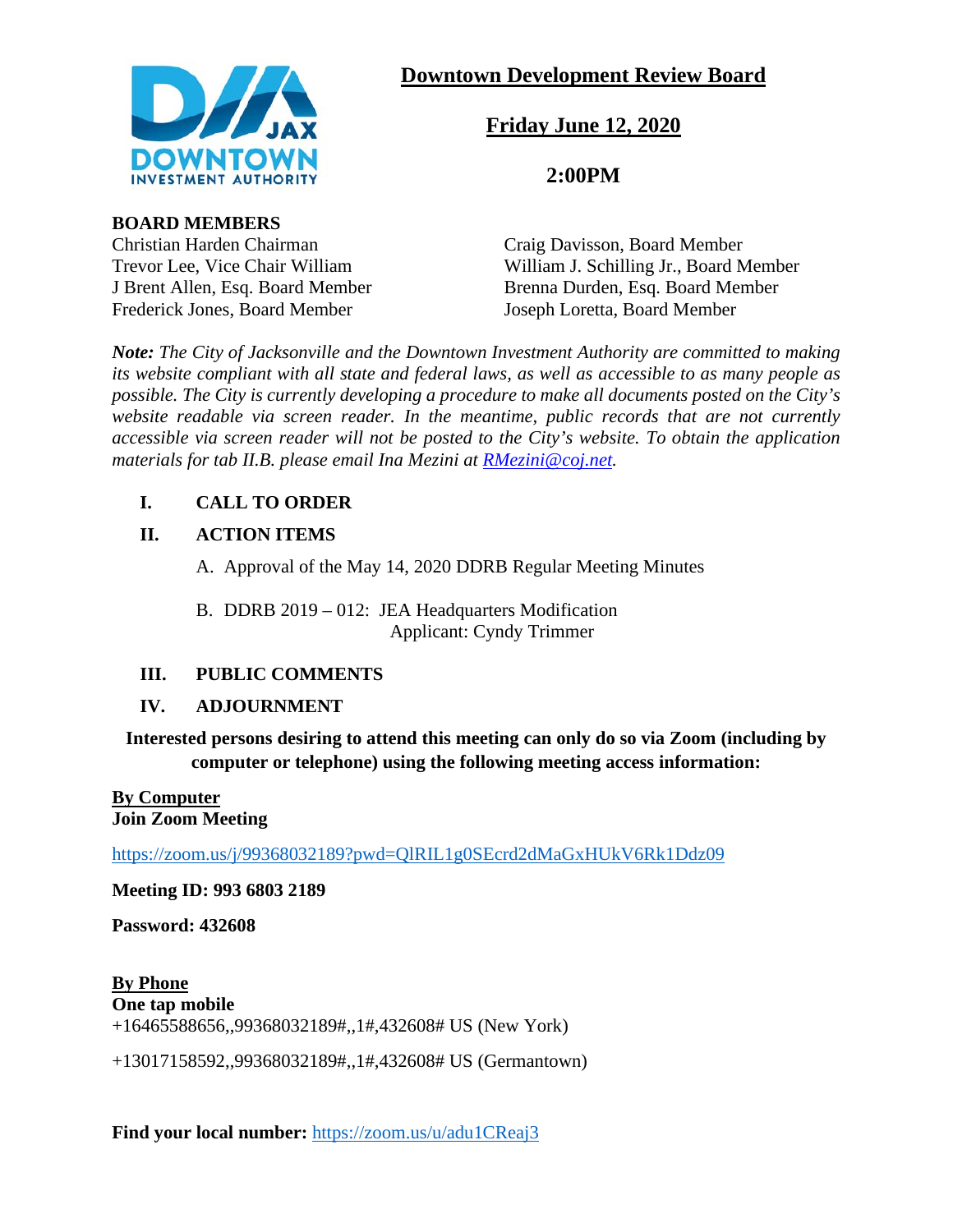

*Friday, June 12, 2020*

## **MEETING MINUTES**

**Board Members Present:** C. Harden, Chair; T. Lee, Vice Chair; B. Schilling; Brent Allen, Esq.; J. Loretta; C. Davisson; and B. Durden, Esq.; F. Jones.

#### **Board Members Not Present:**

**DIA Staff Present:** Lori Boyer, Chief Executive Officer, Guy Parola, Operations Manager, Lori Radcliffe-Meyers, Redevelopment Coordinator, and Ina Mezini, Marketing and Communications Specialist

#### **Representing Office of General Counsel:** Susan Grandin

### **I. CALL TO ORDER**

#### **Meeting Convened: 2:00 p.m.**

Chairman Harden called the meeting to order at 2:00 p.m. Chairman Harden read through the COVID-19 executive order for holding public meetings. Chairman Harden called on Ina Menzini to walk through the Zoom tool bar for the public. Chairman Harden discussed the meeting operating procedures.

#### **II. ACTION ITEMS**

#### **A. APPROVAL OF THE MAY 14, 2020 DDRB MEETING MINUTES.**

#### **A MOTION WAS MADE BY BOARD MEMBER SCHILLING AND SECONDED BY BOARD MEMBER LEE APPROVING THE MAY 14, 2020 DDRB MINUTES.**

#### **THE MOTION PASSED UNANIMOUSLY 8-0-0.**

#### **B. DDRB 2019-012: JEA HEADQUARTERS MODIFICATION**

Mrs. Lori Radcliffe-Meyers reported that DDRB Application 2019-012 seeks final approval for modifications to the approved 200,000 square foot office building and the 850-space parking structure with 7,170 square feet of ground floor retail presented to the Board on December  $12<sup>th</sup>$ , 2019.

Applicant Cyndy Trimmer presented the project. Ms. Trimmer called on John Jay to present the modifications.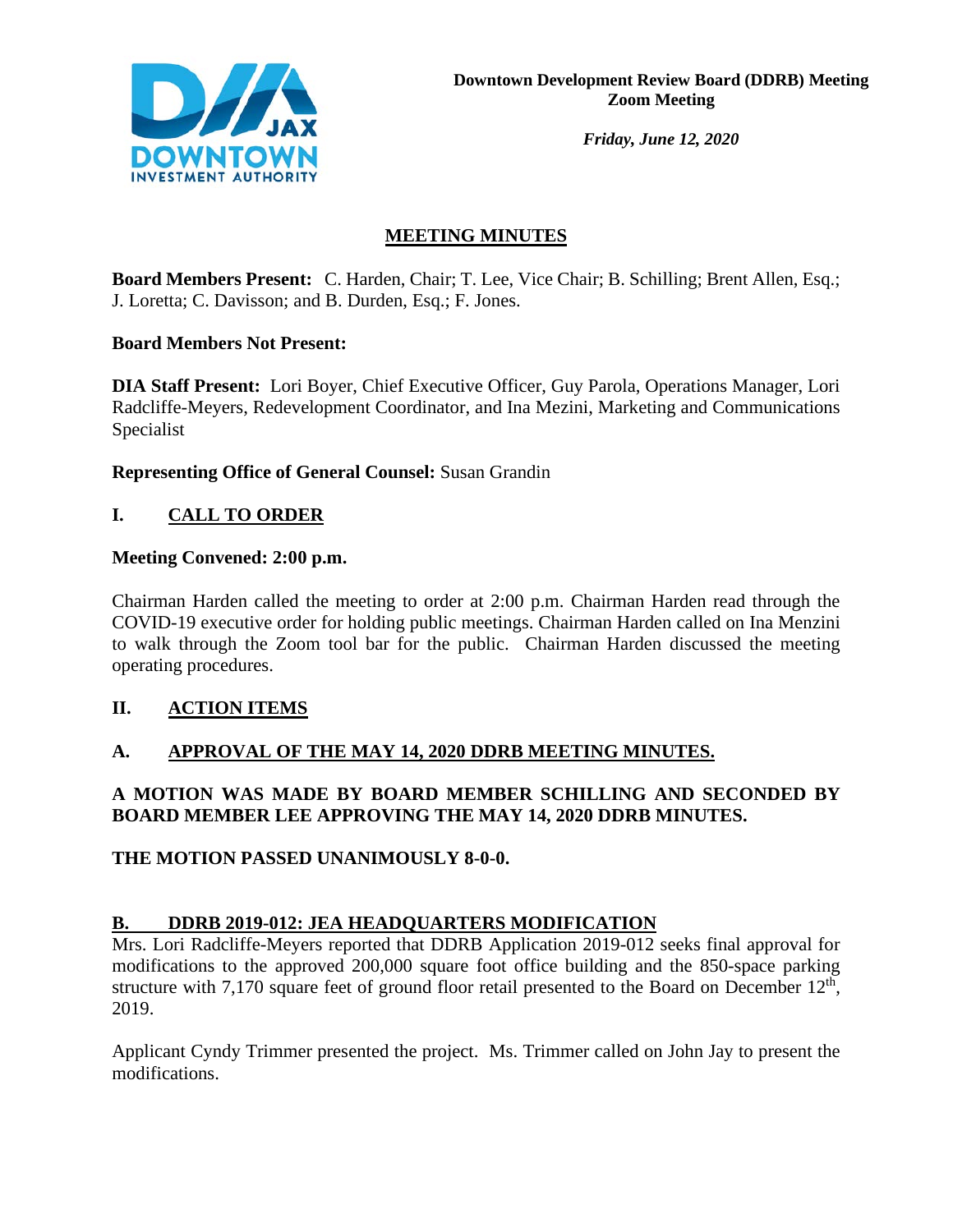Downtown Development Review Board (DDRB) – Zoom Meeting Friday, June 12, 2020 Page 2 of 3

Chairman Harden called for Board Member discussion.

The Board Members discussed the project and the changes made.

Chairman Harden called for a motion.

#### **A MOTION WAS MADE BY BOARD MEMBER JONES AND SECONDED BY BOARD MEMBER DURDEN RECOMMENDING FINAL APPROVAL OF DDRB APPLICATION 2019-012 WITH THE FOLLOWING MODIFICATIONS:**

- **(A) The reduction in height and square footage of the office building from the approved 150-foot, 200,000 square feet to the proposed 128-foot, 162,000 square feet; and**
- **(B) The reduction in height and parking and an increase of the activated ground floor space of the parking structure from the approved 110-foot, 850-space parking structure with 7,170 square feet of activated ground floor space to the proposed 100-foot, 657-space parking structure with 10,690 square feet of activated ground floor space; and**
- **(C) The redesign of the force protection to include the reduction of the planter heights form 30" to 18" or from 30" to 6" and the reconfigured bollard placement; and**
- **(D) The redesign of the parking structure corner located at Adams and Julia street.**

**No modification of DDRB approved following conditions:**

- **(A)Pedestrian Zone paving shall follow the "Business / Inter-District" design contained in the Downtown Streetscape Design; and**
- **(B) Provide documentation that shows the 40% shade requirement will be met within 5 years of the issuance of a Certificate of Occupancy.**

#### **THE MOTION PASSED UNANIMOUSLY 8-0-0.**

**III. PUBLIC COMMENTS**

**None**

**IV. ADJOURNMENT**